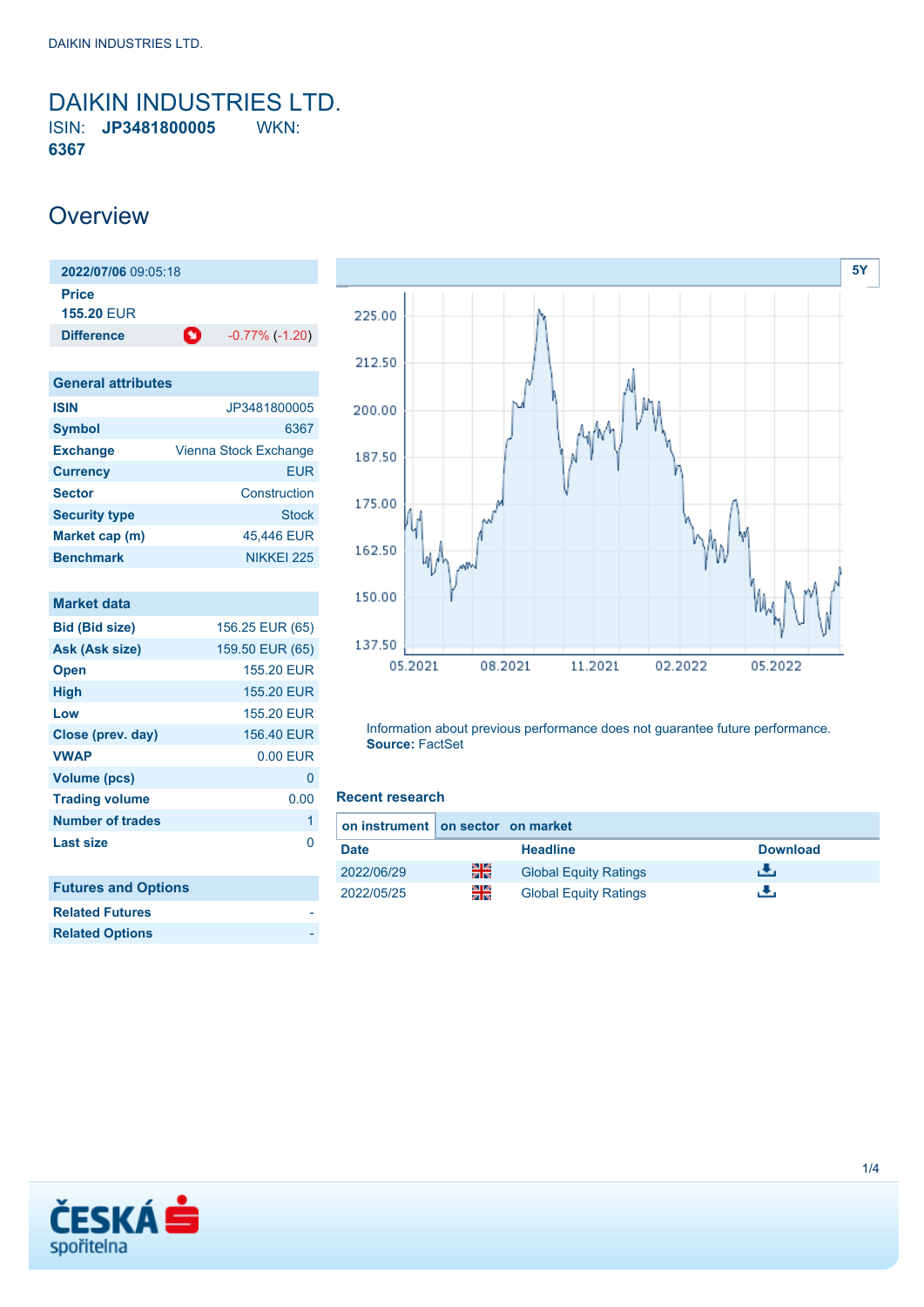# **Details**

**2022/07/06** 09:05:18

**Price**

**155.20** EUR

**Difference 1** -0.77% (-1.20)

| <b>General attributes</b> |                       |
|---------------------------|-----------------------|
| <b>ISIN</b>               | JP3481800005          |
| <b>Symbol</b>             | 6367                  |
| <b>Exchange</b>           | Vienna Stock Exchange |
| <b>Currency</b>           | <b>EUR</b>            |
| <b>Sector</b>             | Construction          |
| <b>Security type</b>      | Stock                 |
| Market cap (m)            | 45,446 EUR            |
| <b>Benchmark</b>          | NIKKFI 225            |

|  |  | <b>Market data</b> |
|--|--|--------------------|
|  |  |                    |
|  |  |                    |
|  |  |                    |

| <b>Bid (Bid size)</b> | 156.25 EUR (65) |
|-----------------------|-----------------|
| Ask (Ask size)        | 159.50 EUR (65) |
| <b>Open</b>           | 155.20 FUR      |
| <b>High</b>           | 155.20 EUR      |
| Low                   | 155.20 EUR      |
| Close (prev. day)     | 156.40 EUR      |
| <b>VWAP</b>           | $0.00$ EUR      |
| <b>Volume (pcs)</b>   | O               |
| <b>Trading volume</b> | 0.00            |
| Number of trades      | 1               |
| Last size             |                 |
|                       |                 |

| <b>Performance and Risk</b> |                |          |       |  |  |
|-----------------------------|----------------|----------|-------|--|--|
|                             | 6 <sub>m</sub> | 1Y       | 3Y    |  |  |
| <b>Perf (%)</b>             | $-22.69%$      | $-0.95%$ |       |  |  |
| Perf (abs.)                 | $-45.90$       | $-1.50$  |       |  |  |
| <b>Beta</b>                 | 1.23           | 1.20     | 1.00  |  |  |
| <b>Volatility</b>           | 31.73          | 30.07    | 29.73 |  |  |



Information about previous performance does not guarantee future performance. **Source:** FactSet

| <b>Price data</b>                                         |                         |
|-----------------------------------------------------------|-------------------------|
| $\emptyset$ price 5 days $\emptyset$ volume 5 days (pcs.) | 155.24 EUR (0)          |
| Ø price 30 days   Ø volume 30 days (pcs.)                 | 148.35 EUR (0)          |
| Ø price 100 days   Ø volume 100 days (pcs.)               | 155.27 EUR (1)          |
| Ø price 250 days   Ø volume 250 days (pcs.)               | 176.85 EUR (1)          |
| <b>YTD High   date</b>                                    | 203.10 EUR (2022/01/03) |
| <b>YTD Low   date</b>                                     | 139.60 EUR (2022/05/09) |
| 52 Weeks High   date                                      | 226.90 EUR (2021/09/07) |
| 52 Weeks Low   date                                       | 139.60 EUR (2022/05/09) |

## **All listings for DAIKIN INDUSTRIES LTD.**

| Exchange $\Box$                 | <b>Date</b>    | <b>Time Price</b> |                            | <b>Trading volume</b><br>(mio.) | <b>Number of</b><br>trades |
|---------------------------------|----------------|-------------------|----------------------------|---------------------------------|----------------------------|
| <b>Vienna Stock</b><br>Exchange | 2022/07/<br>06 |                   | 09:05 155.20 EUR           | 0.00                            | 1                          |
| Tradegate                       | 2022/07/<br>06 |                   | 13:17 157.70 EUR           | 0.02                            | 7                          |
| <b>Tokyo Stock</b><br>Exchange  | 2022/07/<br>06 |                   | 08:00 21,555.00 JPY 223.01 |                                 | 3,948                      |
| Stuttgart                       | 2022/07/<br>06 |                   | 08:01 154.90 EUR           | 0.00                            |                            |
| <b>Munich</b>                   | 2022/07/       | 08:03             | 156.30 EUR                 | 0.00                            | 2                          |

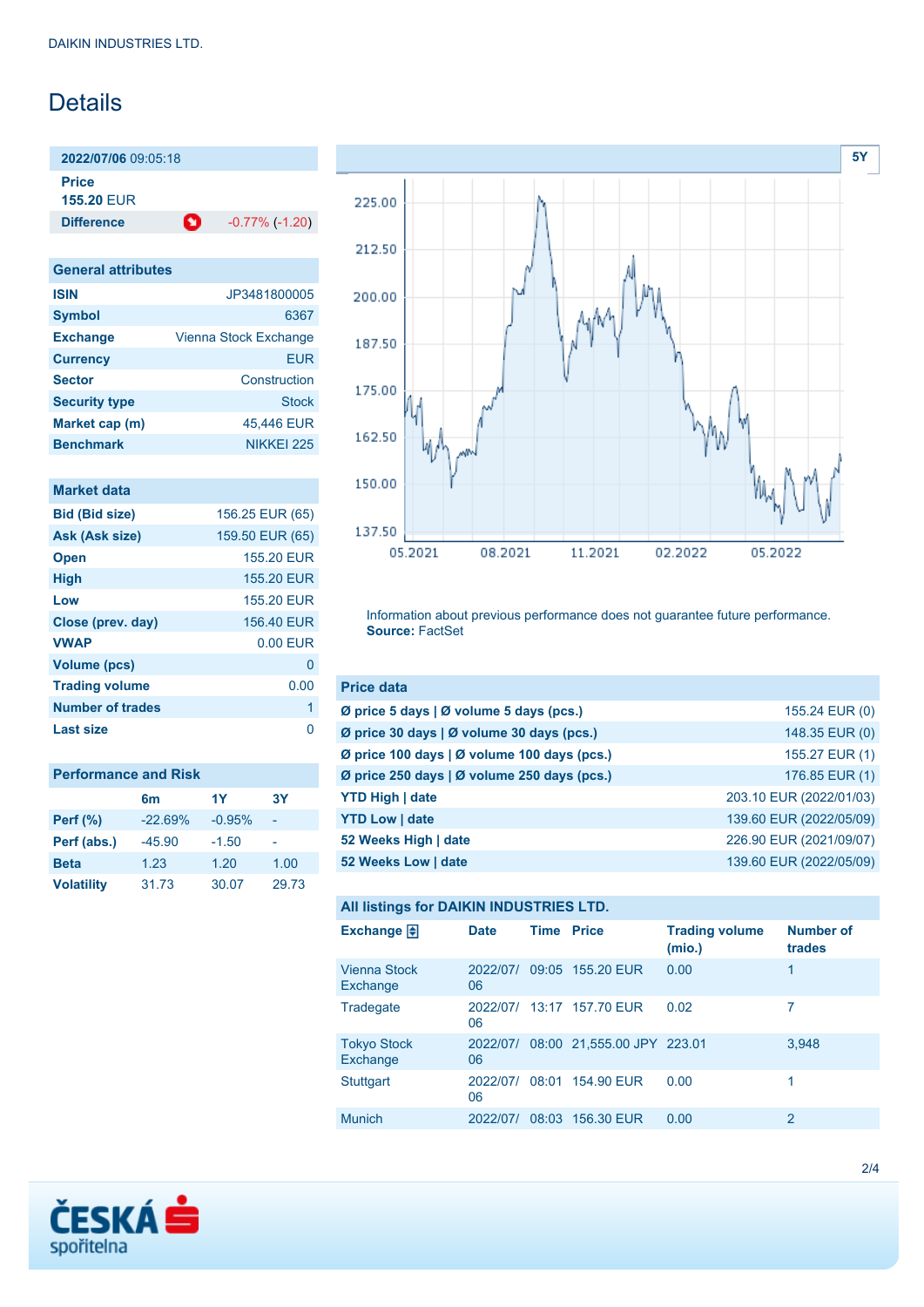|                                  | 06             |                           |      |    |
|----------------------------------|----------------|---------------------------|------|----|
| Hanover                          | 06             | 2022/07/ 08:01 154.70 EUR | 0.00 |    |
| Frankfurt                        | 06             | 2022/07/ 08:07 154.90 EUR | 0.00 |    |
| FINRA other OTC<br><b>Issues</b> | 05             | 2022/07/ 21:52 161.50 USD | 0.21 | 28 |
| <b>Duesseldorf</b>               | 2022/07/<br>06 | 14:00 156.55 EUR          | 0.00 | 8  |
| <b>Berlin</b>                    | 06             | 2022/07/ 08:03 154.70 EUR | 0.00 |    |